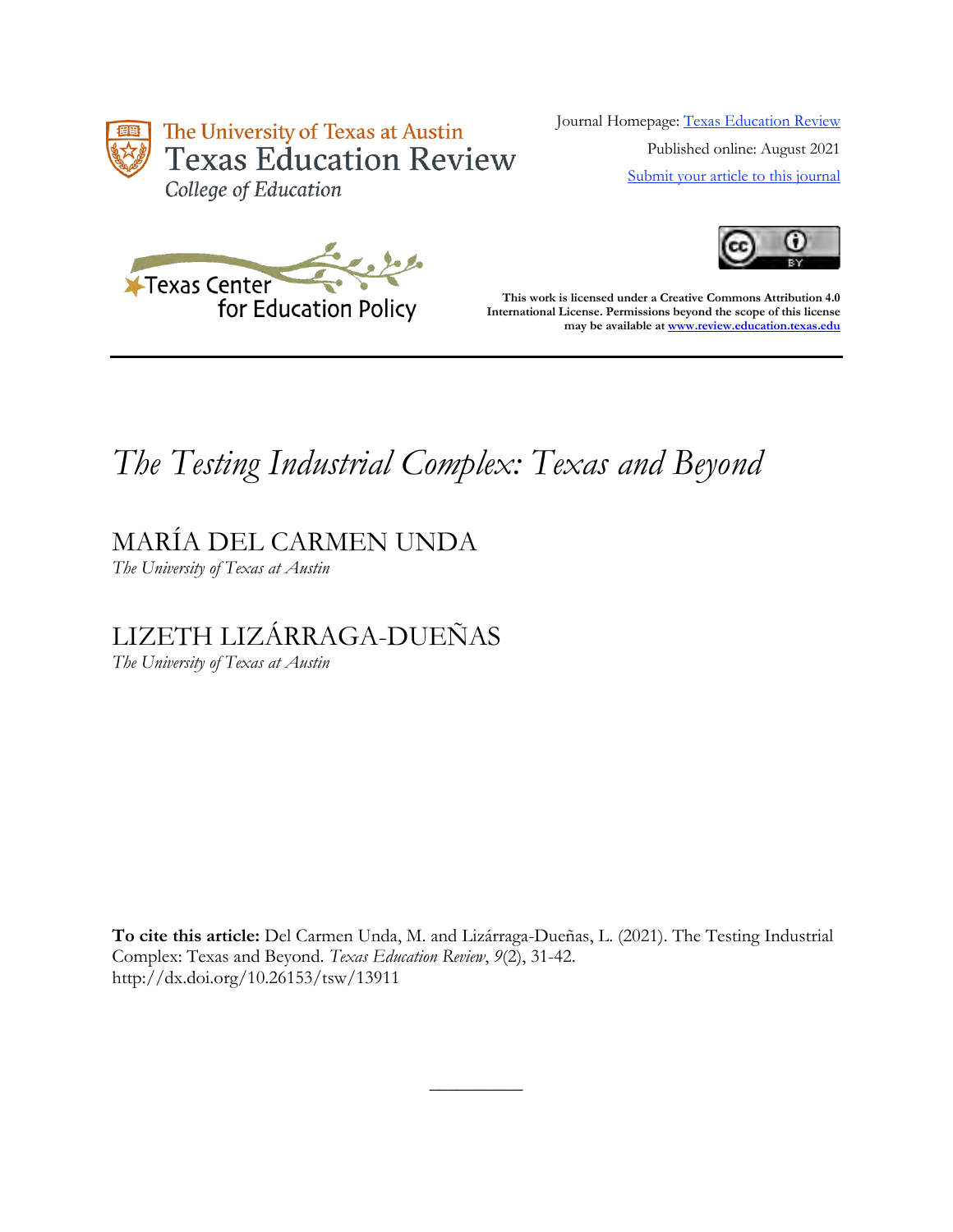#### **The Testing Industrial Complex: Texas and Beyond**

MARÍA DEL CARMEN UNDA The University of Texas at Austin

LIZETH LIZARRAGA-DUEÑAS The University of Texas at Austin

#### **Introduction**

The Testing Industrial Complex (TIC) is a system (and at the same time a cycle) in which high stakes standardized testing fuels neoliberal education reforms and vice versa (Roberts, 2015; Croft et al., 2015). These "reforms" and cycles have monetized for profit the public education system in which curriculum, students, and teachers have been packaged and sold for corporate profit. The Prison Industrial Complex (PIC) is a system in which inmates, which are disproportionately Black, Indigenous, people of color (BIPOC), are packaged then sold to private corporations for profit (Alexander, 2010; Davis & Shaylor, 2001). This policy brief examines two systems - the Testing Industrial Complex and the Prison Industrial Complex - and how they directly impact students in the state of Texas and the U.S. (see Figure 1). In detail below, we examine two alternatives particularly worthy of consideration: a) multiple measures accountability and b) evidence-based interventions. We close with policy recommendations for state-level policy makers and school leaders.

#### **The Prison Industrial Complex**

The Prison Industrial Complex (PIC) was created in the aftermath of slavery in the United States (Gilmore, 2000; Heiner, 2007; Stevenson, 2019; Wacqant, 2002). In the words of Dr. Angela Y. Davis, the U.S. went "from the prison of slavery to the slavery of prison" (Heiner, 2007, p. 221). The PIC has historical origins that date back to a post-civil war era that replaced slave labor with inmate labor. Within this model, slave plantations were replaced by contemporary prison farms (and thus cheap prison labor) that disproportionately consisted of African American inmates, and in current times continues to consist mainly of BIPOC (Roberts, 2015). Roberts (2015) states that the PIC is a system that resembles commerce in that it involves buying and selling cheap prisoner labor (p. 155). In fact, in 1979 the United States government passed the Justice System Improvement Act which allowed U.S. corporations to pay prisoners far less than minimum wage nor do they have to follow workers' rights (Roberts, 2015). Many large corporations rely on prison labor to perform duties that were once solely handled by the government for financial gain (Gordon, 1999). According to data by Market research firm IBISWorld, private correctional facilities are a \$4.8 billion dollar industry, with profits of \$629 million (White, 2015). GEO Inc, which holds roughly 37-28 percent of the industries market, reported that they also operate correctional facilities in a number of countries overseas however, more specifically, two-thirds of its profits comes from correction and detention facilities in the U.S. (White, 2015). An analysis written by Bryan Stevenson in *The New York Times* confirmed that the United States has the highest rate of incarceration of any nation on Earth (2019). Stevenson (2019) estimates that the United States represents "4 percent of the planet's population but 22 percent of its imprisoned." He goes on to state that in the early 1970s prisons held fewer than 300,000 people and that number has grown to more than 2.2 million in prison with 4.5 million on probation or parole.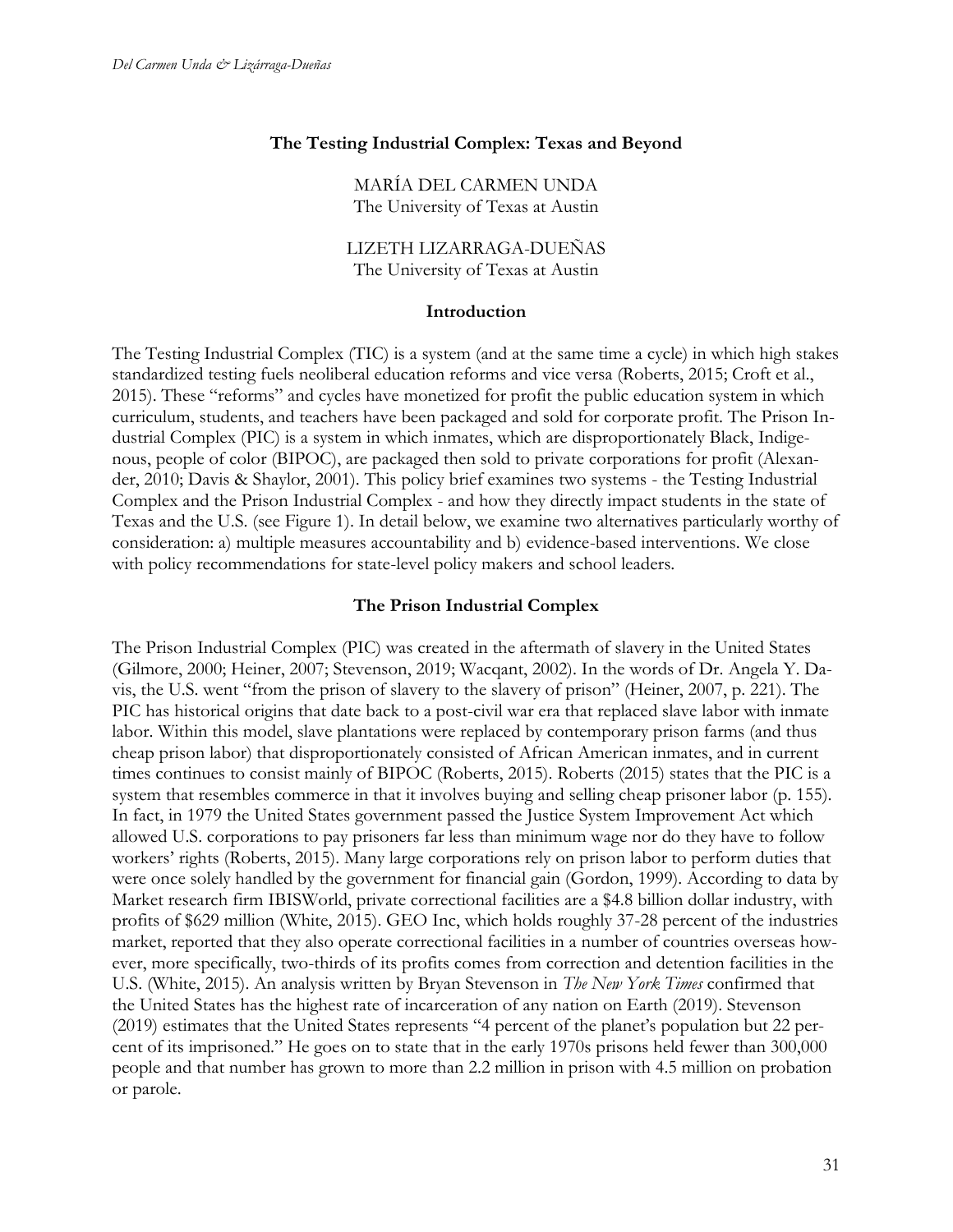## **Figure 1**



## How High-Stakes Testing feeds the School-to-Prison pipeline in Texas

*Note*: How high-stakes testing feeds into the school-to-prison pipeline. This model is an aggregate from the works of Alexander (2010). Davis & Shaylor (2001), Roberts (2015) Croft, Roberts, & Stenhouse (2015)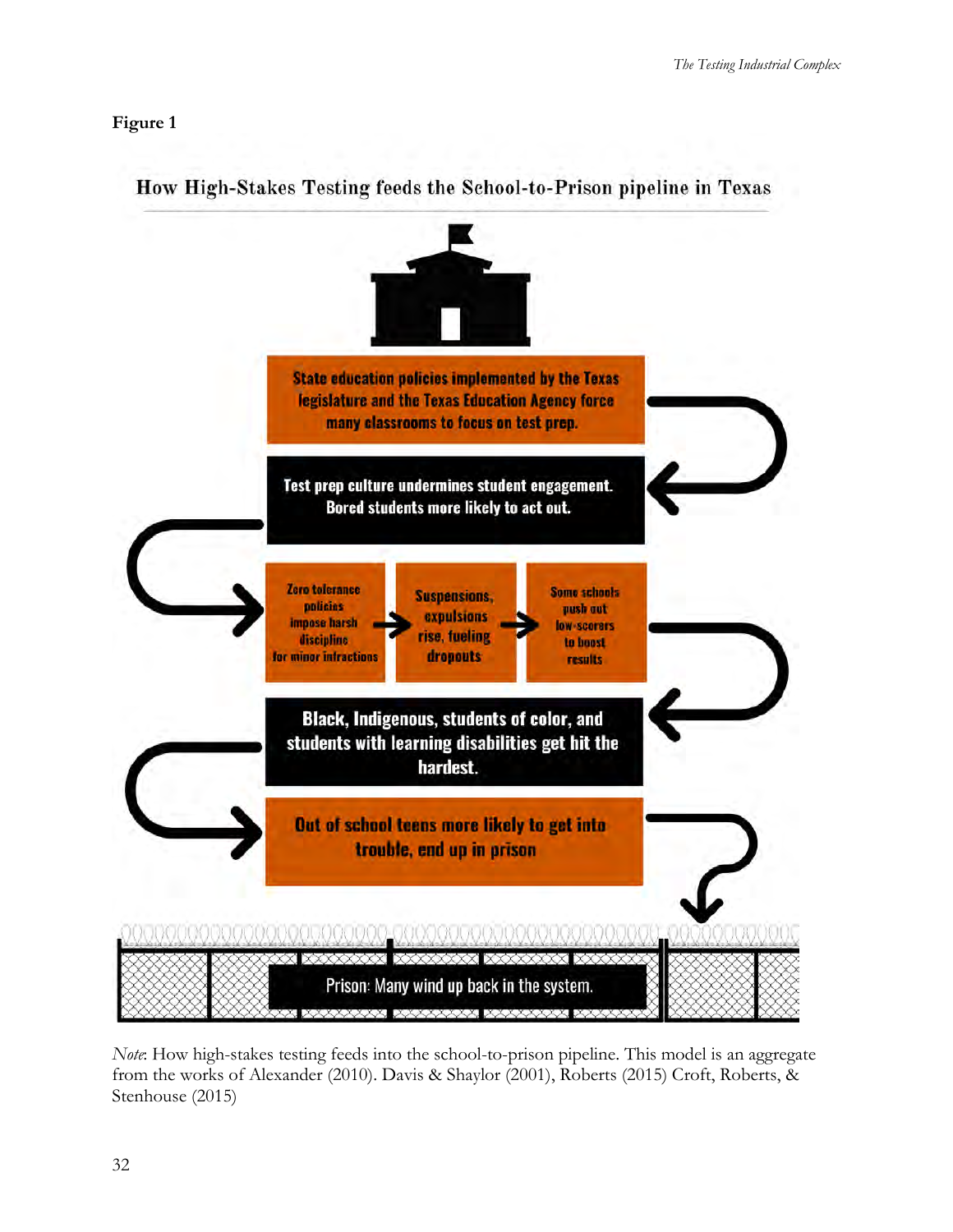#### **The Testing Industrial Complex**

The Testing Industrial Complex (TIC) is not only a system, but it also involves cyclical patterns where high stakes standardized testing sustains neoliberal education reforms<sup>1</sup>. This neoliberal logic monetizes the public education system where the many elements of schooling like curriculum, assessments, and even students and teachers are bargained for corporate profit (Roberts, 2015). The United States education system allows large corporations to profit off of students and teachers by sustaining an entire testing industry that forces teachers to teach a narrow curriculum where students learn to memorize and fill in circles and learn little to no critical skills. According to Croft, Roberts, and Stenhouse (2015), the TIC mirrors the PIC, such as both incorporate the: (a) use of surveillance and unwarranted policing to feed punitive reform measures used to solve what are in reality economic, social, and political problems, (b) confluence of bureaucratic, political, economic and racialized interests with the underlying purpose of diverting profits from public entities to private corporations; (c) increases in high stakes outcomes; and (d) a perception that the complex is practically impossible to dismantle (p. 73)

#### **High-Stakes Testing**

In the last twenty years, the United States federal government has dramatically escalated the demand for centralized accountability in the United States public education system. The concept of highstakes testing was birthed as a direct result of this demand (Altshuler and Schmautz, 2006; Kamenetz, 2015). From the passage of No Child Left Behind (NCLB) Act in 2001 passed by the Bush administration to Every Student Succeeds Act (ESSA) in 2015 passed by the Obama administration both required states to test students in reading and math once a year in grades 3 through 8, test once in high school, and additionally tests students once in science in grade school, middle school and high school (U.S. Department of Education, ESSA; U.S. Department of Education NCLB). Both NCLB and ESSA as federal K-12 general education policies were intended to reform the education system and improve student achievement however, they mostly demanded strict accountability via high stakes testing for results of student achievement without the necessary infrastructure nor resources to accomplish this goal. These tests are labeled high-stakes due to the fact that individual student scores and overall school scores are tied to individual promotion, graduation, or momentary allotments to schools or systems (Altshuler and Schmautz, 2006; Kamenetz, 2015; Ritt, 2016). Before the practice of high stakes, consequence-based testing becomes further embedded and normalized in our schools we need to consider the specific effects of such testing on students.

Studies indicate that there is no consistent evidence to suggest that high-stakes testing leads to increases in student learning and achievement (Cannell, 1988; Camilli, 2000; Haney, 2000; Jacob, 2001; Linn et. al., 1990; Marchant and Paulson, 2005; Shepard, 1990). In fact, a review of the literature outlines that high stakes testing has negative impacts on learning environments (Ritt, 2016; Rushton and Juola-Rushton, 2008) and student learning/achievement (Amrein et al., 2002; Amrein and Berliner, 2003; Nichols, et al., 2006; Nichols, et. al., 2012). Empirical evidence suggest that increased high

<sup>&</sup>lt;sup>1</sup> Neoliberalism refers to the market-oriented reform laws and policies that "eliminate price controls, deregulating capital markets, lowering trade barriers" and drastically decreasing the governments influence of the economy and public services (Boas & Gans-Morse, 2009). In other words, neoliberalism is an effort to privatize public services such as hospitals, education, transportation, social security. The application of neoliberal values to education reform can be quite problematic considering that by privatizing education it shifts the responsibility for high quality education from the state to the individual (Brathwaite, 2016). Neoliberalism in education thus ignores the systematic and structural inequalities that persist in public schools.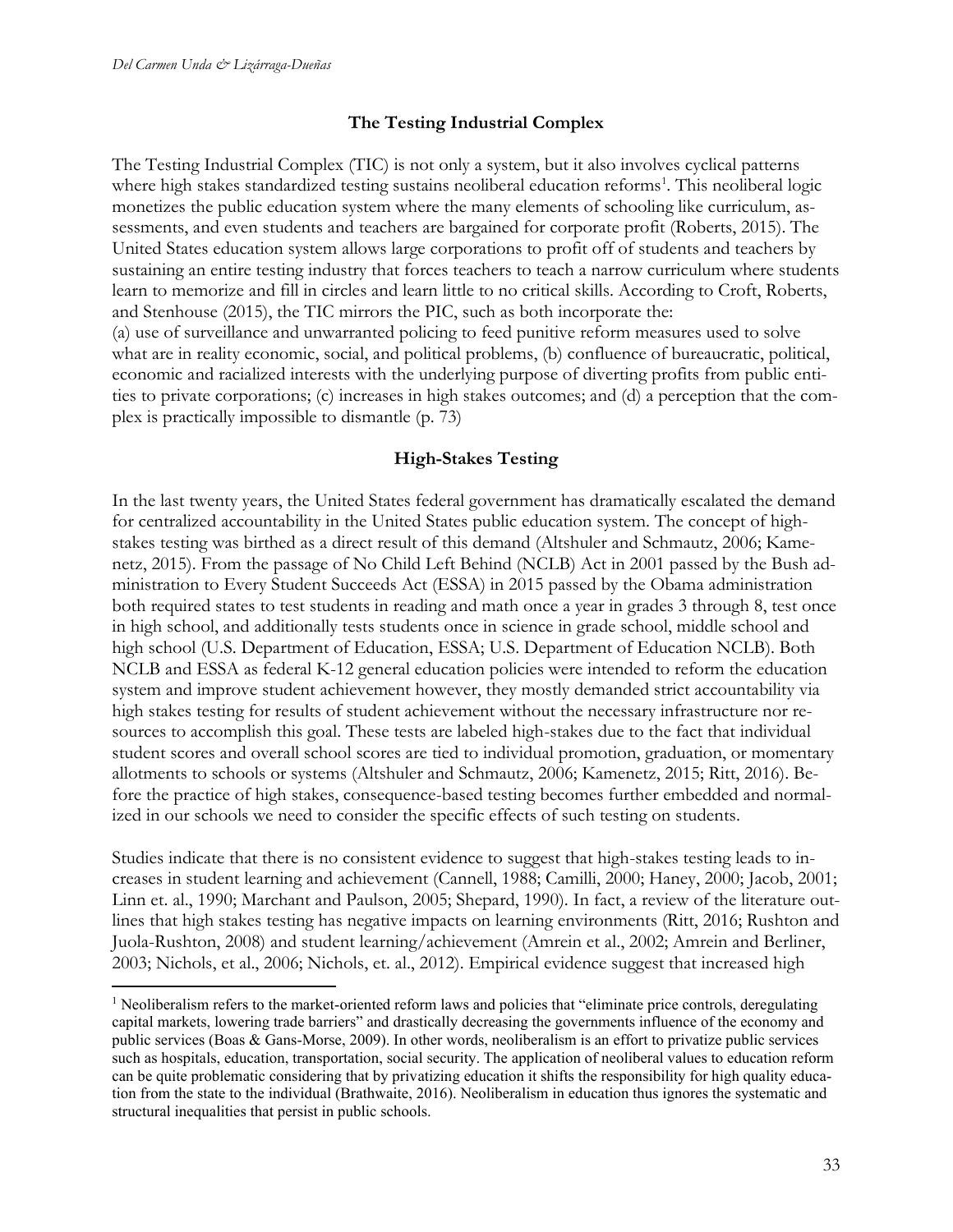stakes test scores do not equate to increased learning (Cannell, 1989; Kortez, et al., 1996). Additionally, other studies have found that high stakes testing have colossal negative impacts for low income and students of color (Au, 2016; Horn, 2010; McNeil, 2000; Pierre, 2016, Zabala, 2007). Ample research has demonstrated that both Black (Lee, 1998; Madaus and Clarke, 2001; Roth et al., 2001) and Latin(o/a/x) (Altshuler and Schmautz, 2006; Valenzuela, 2005) students experience bias from standardized testing. The fact that Black and Latinx students are more likely to have negative impacts from standardized testing is particularly concerning since students who fail such exams are more likely to drop out of high school and have a statistically higher rate of ending up in prison (Au, 2016; Darling-Hammond, 2007, Rios, 2011). Thus, standardized testing can lead to traumatic consequences for Black and Brown students and their families and communities.

## **High-Stakes State Testing and Texas**

In 1979, the state of Texas implemented a statewide testing program that changes periodically to comply with state/federal mandates and rulemaking from the state's primary oversight agency, the Texas Education Agency (TEA). Since its inception, the Texas statewide testing system has steadily grown in size, scope, and rigor. When it was first implemented in 1979 the Texas assessment program required that students take basic skills competencies in mathematics, reading, and writing for grades three, five, and nine (Texas Education Agency, 2008). Presently, the statewide testing program is titled the State of Texas Assessment of Academic Readiness (STARR) and was first implemented in spring 2012. As of today (due to COVID-19 these requirements will most likely change for the 2021-22 school year), it includes annual assessment for:

- reading and mathematics, grades 3-8
- writing, grades 4 and 7
- science, grades 5 and 8
- social science, grade 8
- end-of-course assessment for English I, English II, Algebra I, Biology, and U.S. History.

Therefore, the state and TEA require that students take STARR exams a total of 15 times between third and ninth grade (Texas Education Agency, 2007-2020). Additionally, TEA requires students in fifth and eighth grade to pass the STAAR exam to be able to advance into the next grade level<sup>2</sup>.

## **The Intersectionality of High-Stakes Testing, Texas, and Capitalism**

As previously mentioned, standardized testing companies are siphoning millions of dollars from students, teachers, and communities across the country, with little evidence that these systems are improving student performance, closing achievement gaps, or motivating teacher improvement. In the year 2000, PBS reported that, "while test sales in 1955 were \$7 million (in 1998 dollars), that figure was \$263 million in 1997, an increase of more than 3,000 percent." Thirteen years later, the Londonbased Pearson Company secured a five-year contract with TEA for \$468 million dollars to provide state assessments (Smith, 2013). In 2015, TEA announced that it would be switching over to the

<sup>&</sup>lt;sup>2</sup> It is important to note that because of the COVID-19 pandemic, Texas Governor Greg Abbot announced that grade promotion's dependence on passing the STAAR exam is waived for the 2020-2021 school year (Office of the Texas Governor-Greg Abbott, 2020). However, for the 2020-2021 school year Texas education officials decided to administer the STARR exam in person during COVID-19 (Agnew & Bohra, 2021).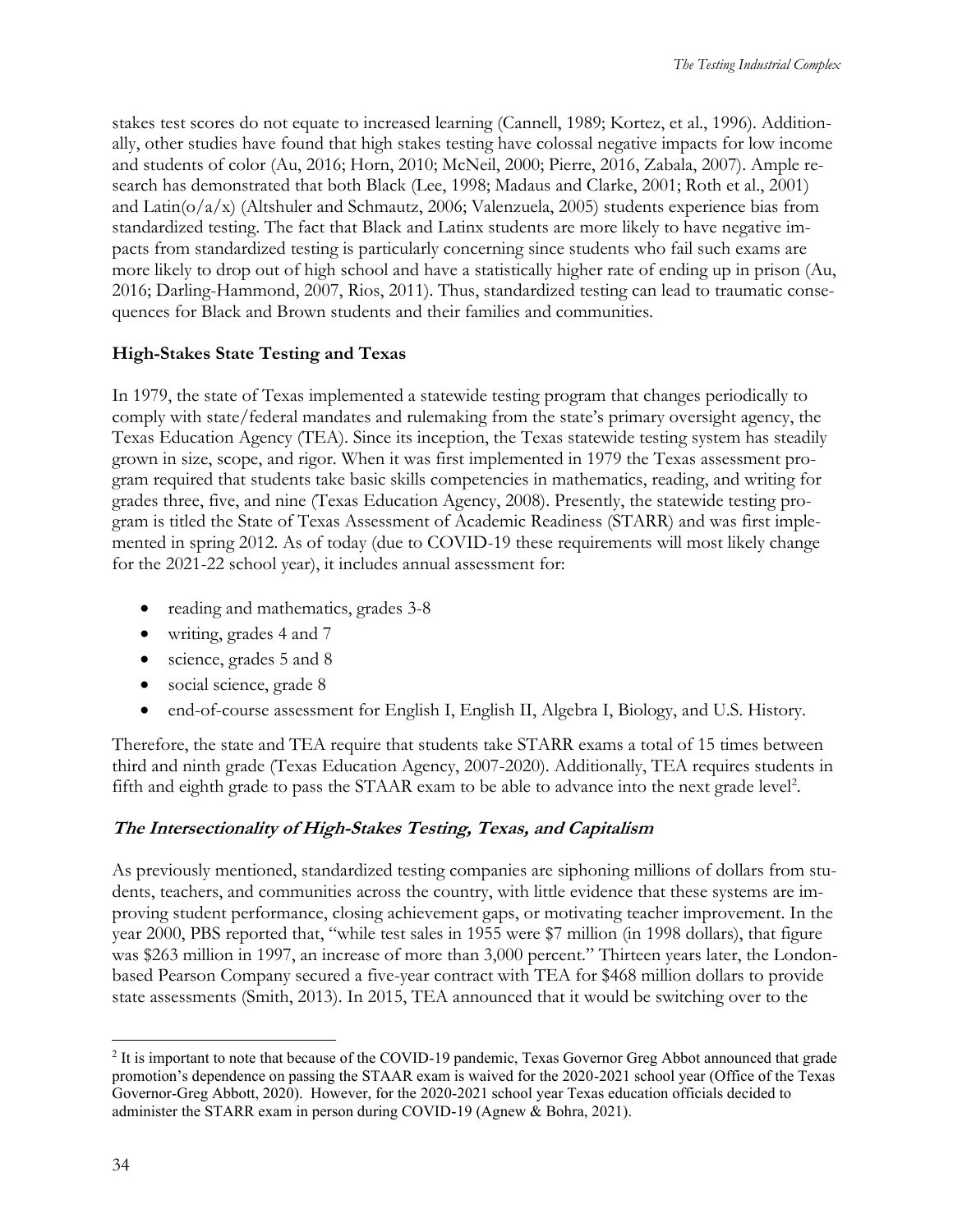Education Testing Services (ETS) to develop and administer the state-required exams. TEA paid ETS a total of \$468 million dollars for the five-year contract (Smith, 2015; Texas Education Agency ETS Contract, 2016). In line with this, *The Washington Post's* Valerie Strauss (2015) revealed that collectively, Pearson, ETS, Houghton Mifflin Harcourt, and McGraw-Hill have spent more than \$20 million dollars lobbying in states and on Capitol Hill from 2009 to 2014. Strauss also reported that ETS's outgoing president Kurt Landgraf received more than \$1.3 million dollars in total compensation in 2013. There is no evidence that adding more standardized tests increases student learning and achievement (Cannell, 1988; Camilli, 2000; Haney, 2000; Jacob, 2001; Linn et. al., 1990; Marchant and Paulson, 2005, Shepard, 1990). On the other hand, we have plenty of evidence that increasing testing is very profitable for those who sell the tests and supply the infrastructure (Alexander, 2010; Davis & Shaylor, 2001; Roberts, 2015). Testing fever will end only when the greed of the standardized-testing-industrial complex is satisfied--in other words, never. In the next section, we will offer alternatives to standardized testing supported by a large body of education research.

## **Beyond High-Stakes Standardized Testing**

## **Multiple Measures Accountability**

A number of educational scholars have argued that states need to evaluate all students beyond test scores and should implement the use of multiple measures for accountability (Cook-Harvey et al., 2016; Darling-Hammond et al.,2016; Egalite et al., 2017; Mathis, 2015; Mathis & Trujillo, 2016; Punuel et al., 2016). One of the main criticisms regarding a test-based model is that standardized testing does not measure all the important aspects of a successful school and student learning (Gipps, 1999; Hartman et al., 2017; Mathis, 2015; Mathis & Trujillo, 2016). This claim, combined with the backlash and testing fatigue from students and parents against what they consider to be excessive testing, has led to the organic development of demands for "multiple measures" state accountability systems (Mathis, 2015; Segool et al., 2013).

Mathis (2015) defined multiple measures as "a more comprehensive set of measures [that] will more validly capture the broader set of cognitive and affective learning goals for schooling" (p. 2). Advocates of multiple measures speak of a "dashboard" composed of data on elements such as truancy, graduation rates, and disciplinary referrals (Mathis & Trujillo, 2016), while other scholars have called for aggregation of data on chronic absenteeism, student safety, risky behaviors, and belonging (Penuel et al., 2016). In a report in collaboration with the Learning Policy Institute, Cook-Harvey et al. (2016) thoroughly outlined potential indicators for a multiple measures system, including but not limited to the following (see Table 1):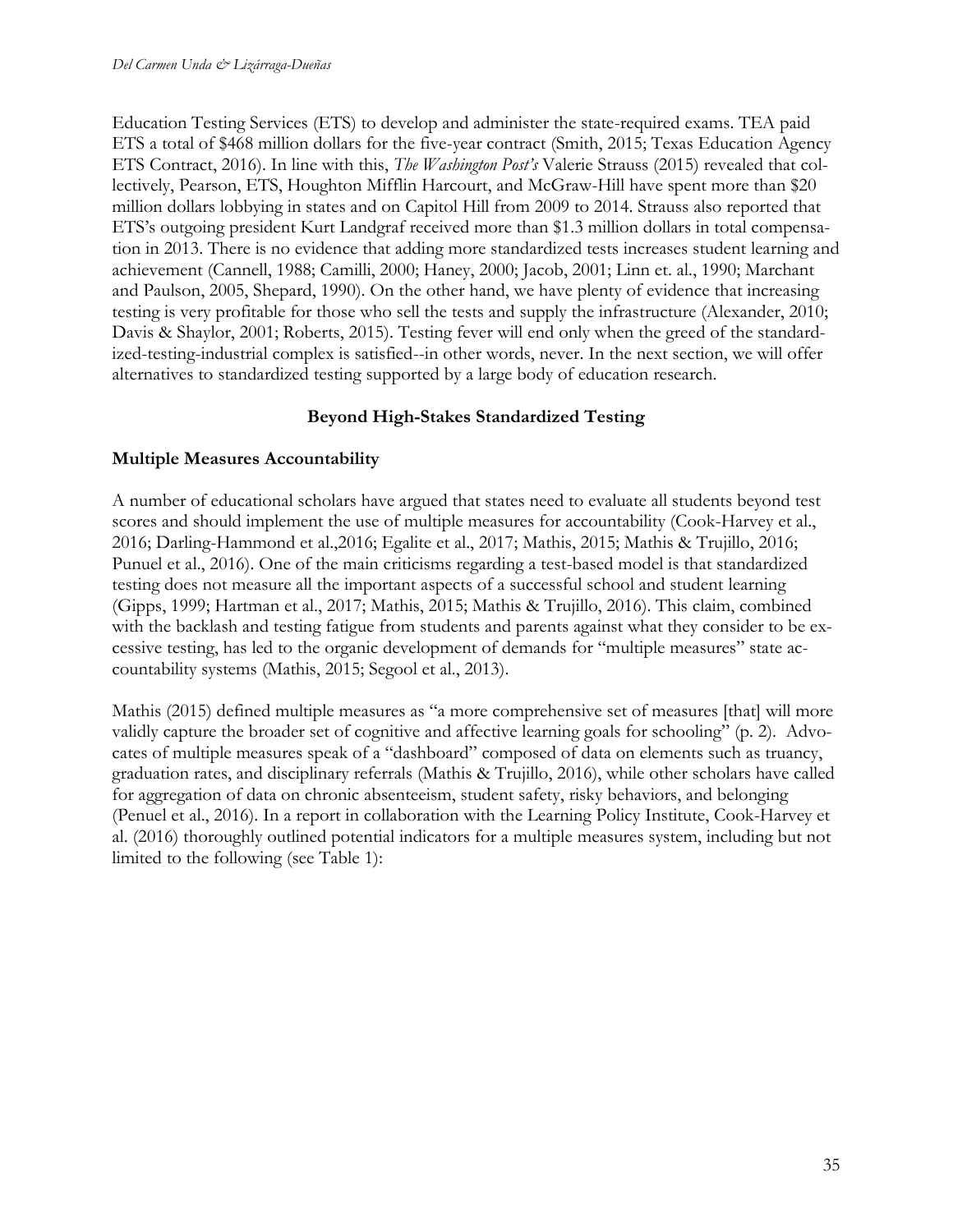## **Table 1**

#### *Potential Indicators for a Multiple Measures System*

| <b>Graduation/school progress</b>                                                                                                                                          |
|----------------------------------------------------------------------------------------------------------------------------------------------------------------------------|
| • Fourth, fifth, and sixth grade cohort graduation rates<br>• Proportion of 8th graders that progress into the 9th grade<br>• Drop out rates                               |
| <b>Career and College Readiness</b>                                                                                                                                        |
| •Proportion of students completing college preparatory coursework and/or<br>improved technical education (CTE) sequence or both.                                           |
| • Proportion of students meeting standard and graduation portfolios, industry-<br>approved certificates, licenses, or badges recognized by post-secondary<br>institutions. |
| <b>Access to Resources</b>                                                                                                                                                 |
| • Ratios of students to counselors and specialists<br>•Teacher qualifications                                                                                              |
| •Safe and adequate facilities                                                                                                                                              |
| <b>School Climate</b>                                                                                                                                                      |
| • Evidence from students and staff surveys about school offerings, instruction,<br>supports, trust, and belonging.                                                         |
| <b>Student Participation</b>                                                                                                                                               |
| • Average daily attendence/chronic absenteeism rates                                                                                                                       |
| •Suspension and expulsion rates                                                                                                                                            |

Other educational scholars argue that the state of Texas should implement authentic assessments designed to meet the needs of all students, which include project and portfolio-based assessments, and that schools and school districts should create Individual Graduation Committees (IGCs) which can also serve as a way to increase high school graduation rates (Hartman et al, 2017).

## **Multiple Measures Accountability and Federal ESSA**

Multiple measures accountability, authentic assessments, and project-based and portfolio-based assessments are in full compliance with the Federal Every Student Succeeds Act (ESSA) of 2015. ESSA outlines that states must "involve multiple up-to-date measures of student academic achievement, including measures that assess higher-order thinking skills and understanding, which may include measures of student academic growth and may particularly be delivered in the form of portfolios projects or extended performance tasks" (§ 1177-25). In other words, ESSA requires multiple measures for accountability, giving states the option of evaluating students using more than singlemeasure test score gains (Cook-Harvey et al., 2016, p. 1; Egalite et al., 2017, p. 767). ESSA (2015) explicitly allows states and school districts to go beyond standardized testing and allows the use of portfolios, projects, or extended-performance tasks as well as adaptive assessments as part of state systems (§ 1177-25). However, the state of Texas does not currently employ this approach. Instead, the TEA continues to test students using single measure, standardized, high stakes testing programs despite the clear recommendations outlined by scholars and advocates rooted in significant concerns about the inefficiency, ineffectiveness, and inequity of the current testing system. Education scholars have advised school leaders, via research scholarship, to diversity accountability indicators for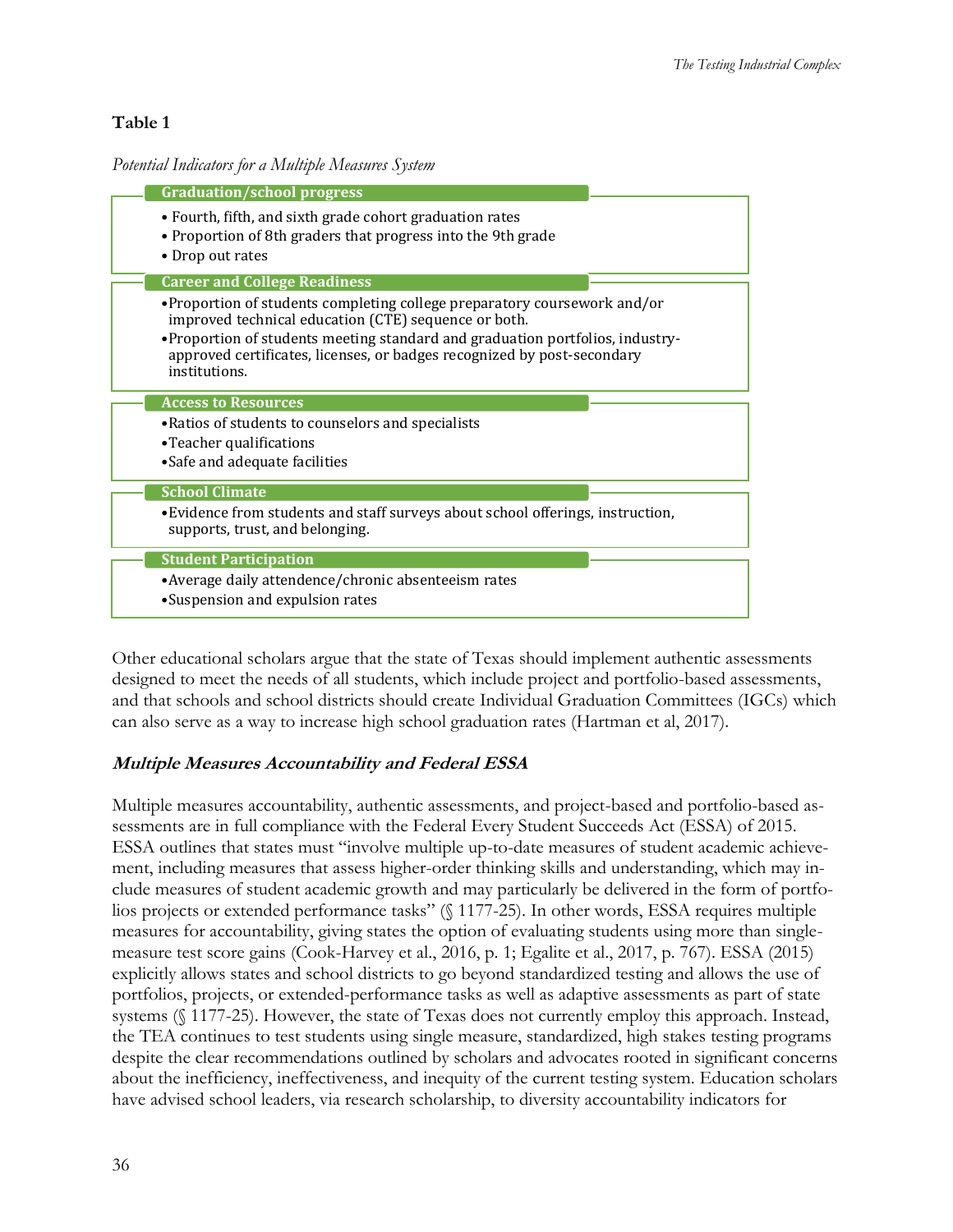students in order to create an equitable education system (Cook-Harvey et al., 2016; Darling-Hammond et al., 2016; Egalite et al., 2017; Mathis, 2015; Mathis & Trujillo, 2016; Punuel et al., 2016).

#### **Evidence Based Interventions**

Per federal regulations outlined by ESSA, policy makers and school leaders must use research-based practices to improve the education system for students (Callahan & Hopkins, 2017, p. 762; Dynnarski, 2015, p. 1; Egalite et al., 2017). If implemented well with the sufficient allocation of resources this can improve student performance, reduce educational disparities, and increase graduation rates for all students. ESSA states that local education agencies must utilize "evidence-based interventions" in order to receive federal funding (Callahan & Hopkins, 2017, p. 762; Cook-Harvey, Darling-Hammond et al., 2016). As such, ESSA (2015) defines "evidence-based interventions" as programs "that demonstrate a rationale based on high quality research findings or positive evaluation that [shows they are] likely to improve student outcomes... and... includes ongoing efforts to examine... effects" (Every Student Succeeds Act, 2015). Penuel et al., (2016) have urged policymakers, school administrators, and teachers to identify multiple evidence-based studies and resources to make sure that new accountability policies measure what they are intended to measure. Equally important, they strongly recommended that school leaders and administrators gather the evidence and studies ahead of time to correctly implement such practices.

Callahan and Hopkins (2017) argue that ESSA's definition of "evidence-based interventions" aligns with the requirements that emerged from the *Castaneda vs. Pickard* (1981) decision that was tried in the United States District Court for Southern District in Texas. Although *Castaneda vs. Pickard* (1981) focused primarily on English Learner students, it established a three-part assessment for determining if education programs are 1) based on sound educational research and theory, 2) well-implemented with sufficient resources and personnel, and 3) evaluated regularly to ensure progress towards linguistic and academic goals. These criteria define "evidence-based interventions" that meet the requirements established henceforth by the Equal Education Opportunities Act of 1974. Using *Castaneda vs. Pickard* (1981) evidence-based framework, below we outline policy recommendations derived from the review of educational research presented above.

#### **Policy Recommendations for Texas State-level Policymakers**

- End assessment contracts with for-profit corporations that produce and administer standardized tests
- Involve multiple stakeholders (students, teachers, the community, families, parents, policymakers, and educational scholars) in the design and implementation of a state evaluation program.
- Texas policymakers, TEA, and school districts apply a stringent criterion when adopting interventions. Employ high quality peer-reviewed research findings moving forward.
- Per the Federal Every Student Succeeds Act (2015), implement multiple measures accountability that goes beyond single-measure, high stakes standardized testing.
- Texas policymakers, TEA, and school leaders/administrators should establish, develop, and train school teams that collect and analyze both quantitative and qualitative data. Prioritize schools with the most need and least resources.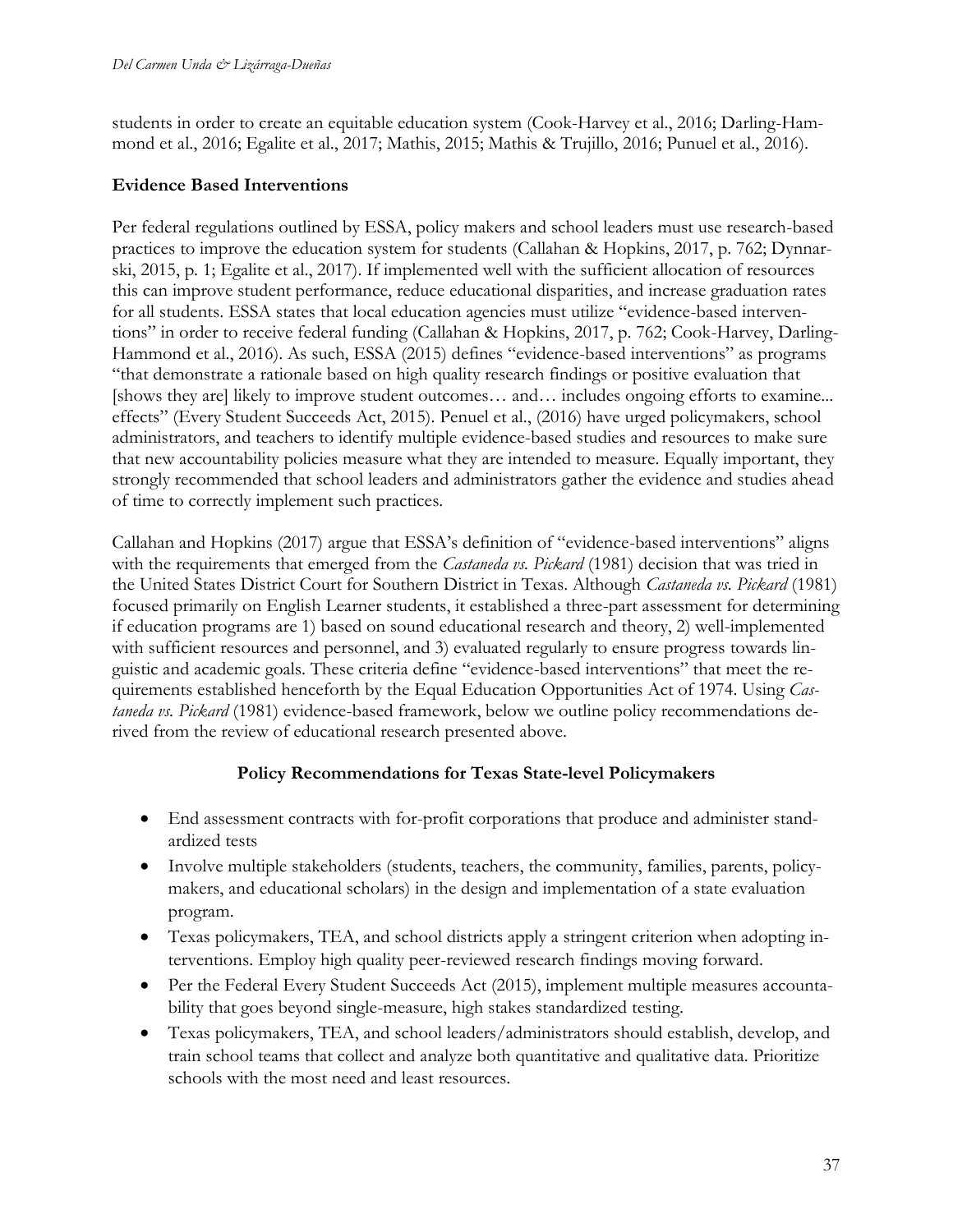**Lizeth Lizárraga-Dueñas** is a certified special education teacher in the Austin, Texas area. She likes to volunteer her time in community programs like Academia Cuauhtli and First Lego League robotics after-school programs. Her research interests focus on educational policy making and the complex relationship between academic literacy in school and informal educational settings.

 $\overline{\phantom{a}}$ 

**María Del Carmen Unda** is a doctoral student at the Department Educational Leadership & Policy at the University of Texas, Austin, and a fellow with the Texas Center for Education Policy. Her research focuses on educational policymaking, policy implementation, and educational assess at the K-12 level particularly related to students of color. She currently works at Academia Cuauhtli, a culturally revitalization community-based school in Austin, Texas and as a community organizer with Nuestro Grupo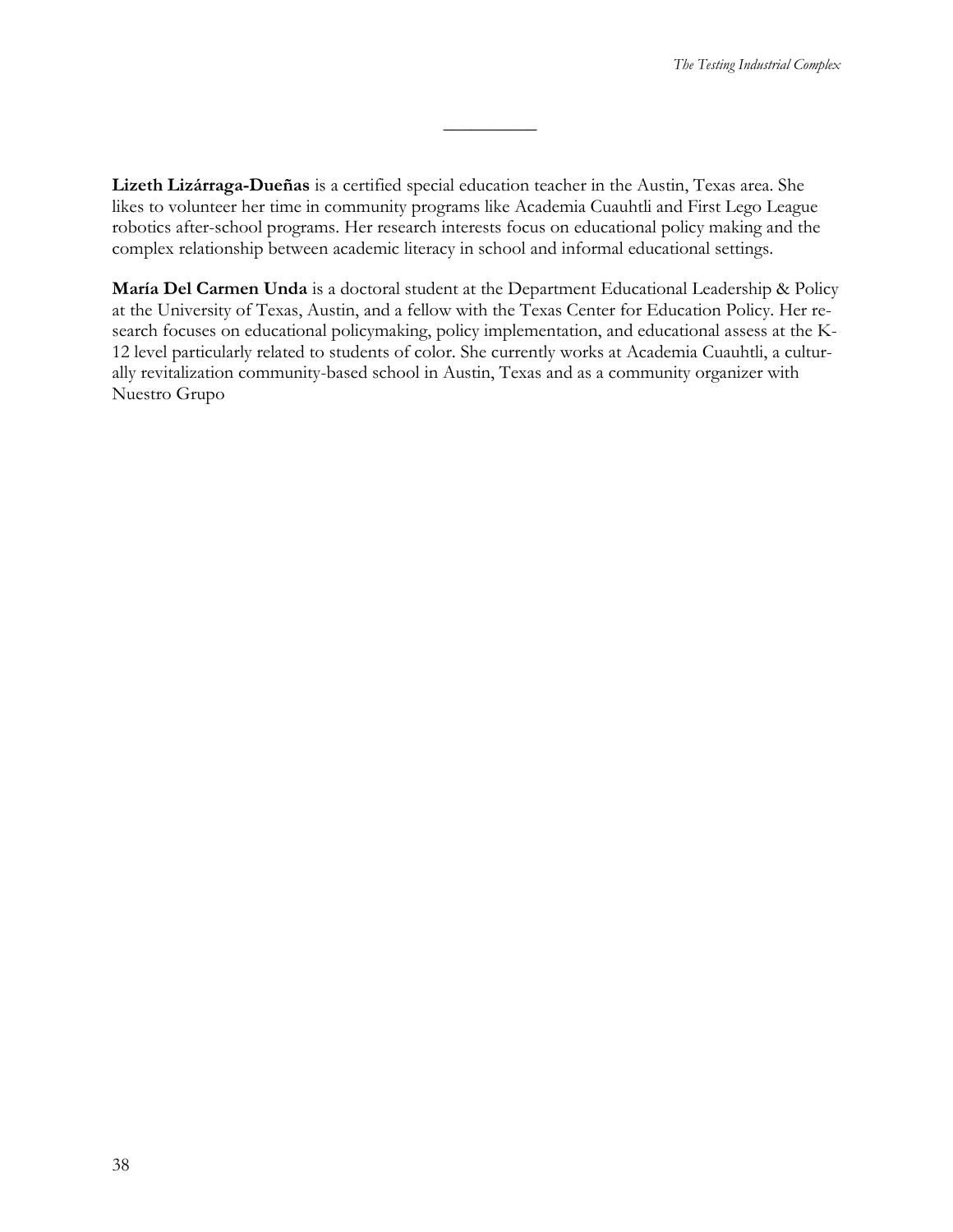#### **References**

- Agnew, D., & Bohra, N. (2021, April 6). First day of STAAR testing canceled for thousands of students experiencing technical issues across Texas. *Texas Tribune*. [https://www.texastrib](https://www.texastribune.org/2021/04/06/texas-staar-testing/)[une.org/2021/04/06/texas-staar-testing/](https://www.texastribune.org/2021/04/06/texas-staar-testing/)
- Alexander, M. (2010). *The new Jim Crow: Mass incarceration in the age of colorblindness*. The New Press.
- Altshuler, S., & Schmautz, T. (2006). No Hispanic student left behind: The consequences of "high stakes" testing. Children & Schools, 28(1), 5-14.<https://doi.org/10.1093/cs/28.1.5>
- Amrein, A. L., & Berliner, D. C. (2002). High-stakes testing & student learning. *Education Policy Analysis Archives, 10*(18).<https://doi.org/10.14507/epaa.v10n18.2002>
- Amrein, A. L., & Berliner, D. C. (2003). The effects of high-stakes testing on student motivation and learning. *Educational leadership, 60*(5), 32-38.
- Au, W. (2015). Meritocracy 2.0: High-Stakes, standardized testing as a racial project of neoliberal multiculturalism. *Education Policy, 30*(1), 39-61. <https://doi.org/10.1177%2F0895904815614916>
- Au, W. (2016). Meritocracy 2.0: High-stakes, standardized testing as a racial project of neoliberal Multiculturalism. *Educational Policy, 30*(1), 39–62. <https://doi.org/10.1177/0895904815614916>
- Boas, T. C., & Gans-Morse, J. (2009). Neoliberalism: From new liberal philosophy to anti-liberal slogan. *Studies in Comparative International Development*, *44*(2), 137-161.
- Brathwaite, J. (2017). Neoliberal education reform and the perpetuation of inequality. *Critical Sociology*, *43*(3), 429-448.
- Callahan, R. M., & Hopkins, M. (2017). Policy brief: Using ESSA to improve secondary English Language Learners opportunities through course taking. *Journal of School Leadership, 27*, 755- 766.<https://doi.org/10.1177%2F105268461702700507>
- Camilli, G. (2000). Texas gains on NAEP: Points of light? *Education Policy Analysis Archives, 8*(42). <https://doi.org/10.14507/epaa.v8n42.2000>
- Cannell, J. J. (1988). Nationally normed elementary achievement testing in America's public schools: How all 50 states are above the national average. *Educational Measurement: Issues and Practice, 7*(2), 5-9.
- Cannell, J. (1989). The "Lake Wobegon" report: How public educators cheat on standardized achievement tests. Friends for Education.
- Cook-Harvey, C.M., Darling-Hamming, L., Lam, L., Mercer, C., & Roc, M. (2016). *Equity and ESSA: Leveraging educational opportunity through the Every Student Succeeds Act*. Learning Policy Institute. [https://learningpolicyinstitute.org/sites/default/files/product-files/Equity\\_ESSA\\_RE-](https://learningpolicyinstitute.org/sites/default/files/product-files/Equity_ESSA_REPORT.pdf)[PORT.pdf](https://learningpolicyinstitute.org/sites/default/files/product-files/Equity_ESSA_REPORT.pdf)
- Croft, S. J., Roberts, M. A., & Stenhouse, V. L. (2015). The perfect storm of education reform: High-Stakes testing and teacher evaluation. *Social Justice, 42*(1), 70-92. [https://www.jstor.org/stable/24871313#metadata\\_info\\_tab\\_contents](https://www.jstor.org/stable/24871313#metadata_info_tab_contents)
- Darling-Hammond, L. (2007). Race, inequality and educational accountability: The irony of "No Child Left Behind." *Race, Ethnicity, and Education, 10*(3), 245–260.
- Darling-Hammond, L., Bae, S., Cook-Harvey, C. M., Lam, L., Mercer, C., Podolsky, A. & Stosich, L. (2016). *Pathways to New Accountability Through the Every Student Succeeds Act.* Learning Policy Institute. [https://learningpolicyinstitute.org/product/pathways-new-accountability-through](https://learningpolicyinstitute.org/product/pathways-new-accountability-through-every-student-succeeds-act)[every-student-succeeds-act](https://learningpolicyinstitute.org/product/pathways-new-accountability-through-every-student-succeeds-act)
- Davis, A. Y., & Shaylor, C. (2001). Race, gender, and the prison industrial complex: California and beyond. *Meridians,* 2(1), 1–25.<https://doi.org/10.1215/15366936-2.1.1>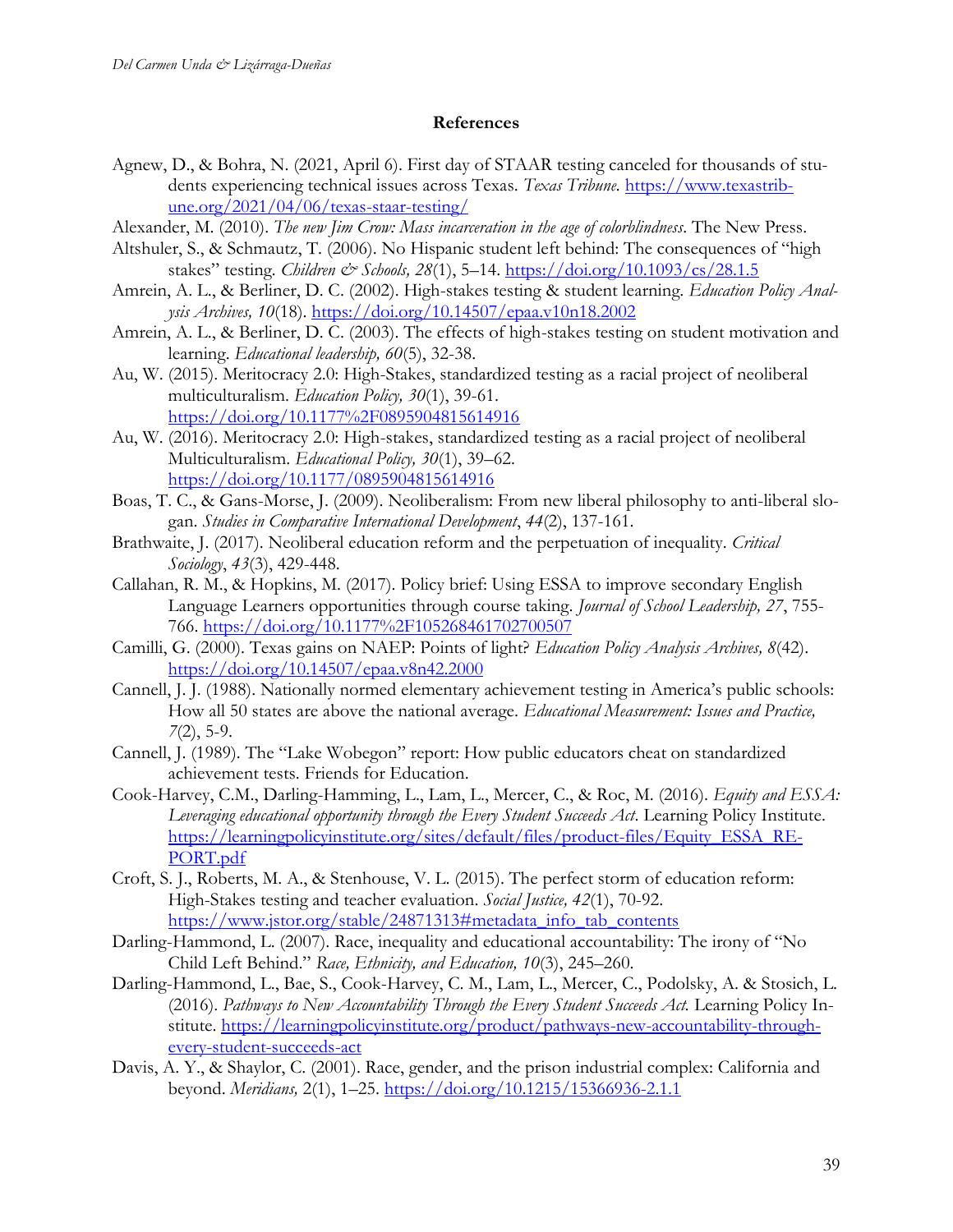- Dynarski, M. (2015). Using research to improve education under the Every Student Succeeds Act. *Economic Studies*, *1*(8), 1-5. [https://www.brookings.edu/wp content/up](https://www.brookings.edu/wp-content/uploads/2016/07/Download-the-paper-3.pdf)[loads/2016/07/Download-the-paper-3.pdf](https://www.brookings.edu/wp-content/uploads/2016/07/Download-the-paper-3.pdf)
- Egalite, A. J., Fusarelli, L. D., & Fusarelli, B. C. (2017). Will decentralization affect educational inequality? The Every Student Succeeds Act. *Educational Administration Quarterly 2017, 53*(5), 757-781.
- Every Student Succeeds Act, 20 U.S.C § 6301 (2015).<https://www.ed.gov/essa?src=ft>
- Fulcher, P. A. (2012). Hustle and flow: Prison privatization fueling the prison industrial complex. *Washburn Law Journal, 51*(3), 583-618.
- Gibbs, C. (1999). Socio-cultural aspects of assessment. *Review of the Research in Education. 24*(1), 355- 392.<https://doi.org/10.3102%2F0091732X024001355>
- Gilmore, K. (2000). Slavery and prison-understanding the connections. *Social Justice, 27*(3), 195-205. <https://www.jstor.org/stable/29767242>
- Gordon, A. (1999). Globalism and the prison industrial complex: An interview with Angela Davis. Race & Class, 40(2-3), 145–157.<https://doi.org/10.1177/030639689904000210>
- Haney, W. (2000). The myth of the Texas miracle in education. *Education Policy Analysis Archives, 8*(41).<https://doi.org/10.14507/epaa.v8n41.2000>
- Hartman, C., Pulte, G., Gutierrez, K., & Davies, W. (2017). High-stakes testing in Texas high schools: The case for individual graduation committees and authentic assessment [Policy Brief]. Texas Center for Education Policy. [https://drive.google.com/file/d/0B-](https://drive.google.com/file/d/0B-CexrNlohBdMjdINjNubEdDLUk/view)[CexrNlohBdMjdINjNubEdDLUk/view](https://drive.google.com/file/d/0B-CexrNlohBdMjdINjNubEdDLUk/view)
- Heiner, B.T. (2007). "From the prison of slavery to the slavery of prison" Angela Y. Davis's Abolition Democracy. *Radical Philosophy Today, 5,* 219-227. [https://www.pdcnet.org/radphilto](https://www.pdcnet.org/radphiltoday/content/radphiltoday_2007_0005_0000_0219_0227)[day/content/radphiltoday\\_2007\\_0005\\_0000\\_0219\\_0227](https://www.pdcnet.org/radphiltoday/content/radphiltoday_2007_0005_0000_0219_0227)
- Horn, C. (2003). High-stakes testing and students: Stopping or perpetuating a cycle of failure? *Theory Into Practice, 42*(1), 30-41. [https://doi.org/10.1207/s15430421tip4201\\_5](https://doi.org/10.1207/s15430421tip4201_5)
- Jacob, B. (2001). Getting tough? The impact of high school graduation exams. *Educational Evaluation and Policy Analysis, 23*(2), 99-121.
- Kamenetz, A. (2015). *The Test: why our schools are obsessed with standardized testing but you don't have to be*. PublicAffairs.
- Koretz, D., Barron, S., Mitchell, K., & Stecher, B. (1996). *Perceived effects of the Kentucky Instructional Re*sults Information System (KIRIS). RAND. [https://www.rand.org/pubs/monograph\\_re](https://www.rand.org/pubs/monograph_reports/MR792.html)[ports/MR792.html](https://www.rand.org/pubs/monograph_reports/MR792.html)
- Lee, C. (1998). Culturally Responsive Pedagogy and Performance-Based Assessment. *The Journal of Negro Education, 67*(3), 268–279.<https://doi.org/10.2307/2668195>
- Linn, R. L., Graue, M. E., & Sanders, N. M. (1990). Comparing state and district test results to national norms: The validity of claims that "everyone is above average." *Educational Measurement: Issues and Practice, 9*(3), 5-14.
- Madaus, G., & Clarke, M. (2001). The adverse impact of high stakes testing on minority students: Evidence from 100 years of test data. In G. Orfield & M. Kornhaber (Eds.), *Raising standards or raising barriers? Inequality and high stakes testing in public education,* 51–85. <http://files.eric.ed.gov/fulltext/ED450183.pdf>
- Mathis, W. M. (2015). *Research-based options for educational policymaking: School accountability, multiple measures and inspectorates in a post-NCLB world*. National Education Policy Center. [https://nepc.colorado.edu/sites/default/files/publications/Mathis%20RBOPM-1\\_0.pdf](https://nepc.colorado.edu/sites/default/files/publications/Mathis%20RBOPM-1_0.pdf)
- Mathis, W. J. & Trujillo, T. M. (2016). *Lessons from NCLB for the Every Students Succeeds Act*. National Education Policy Center.<https://nepc.colorado.edu/publication/lessons-from-NCLB>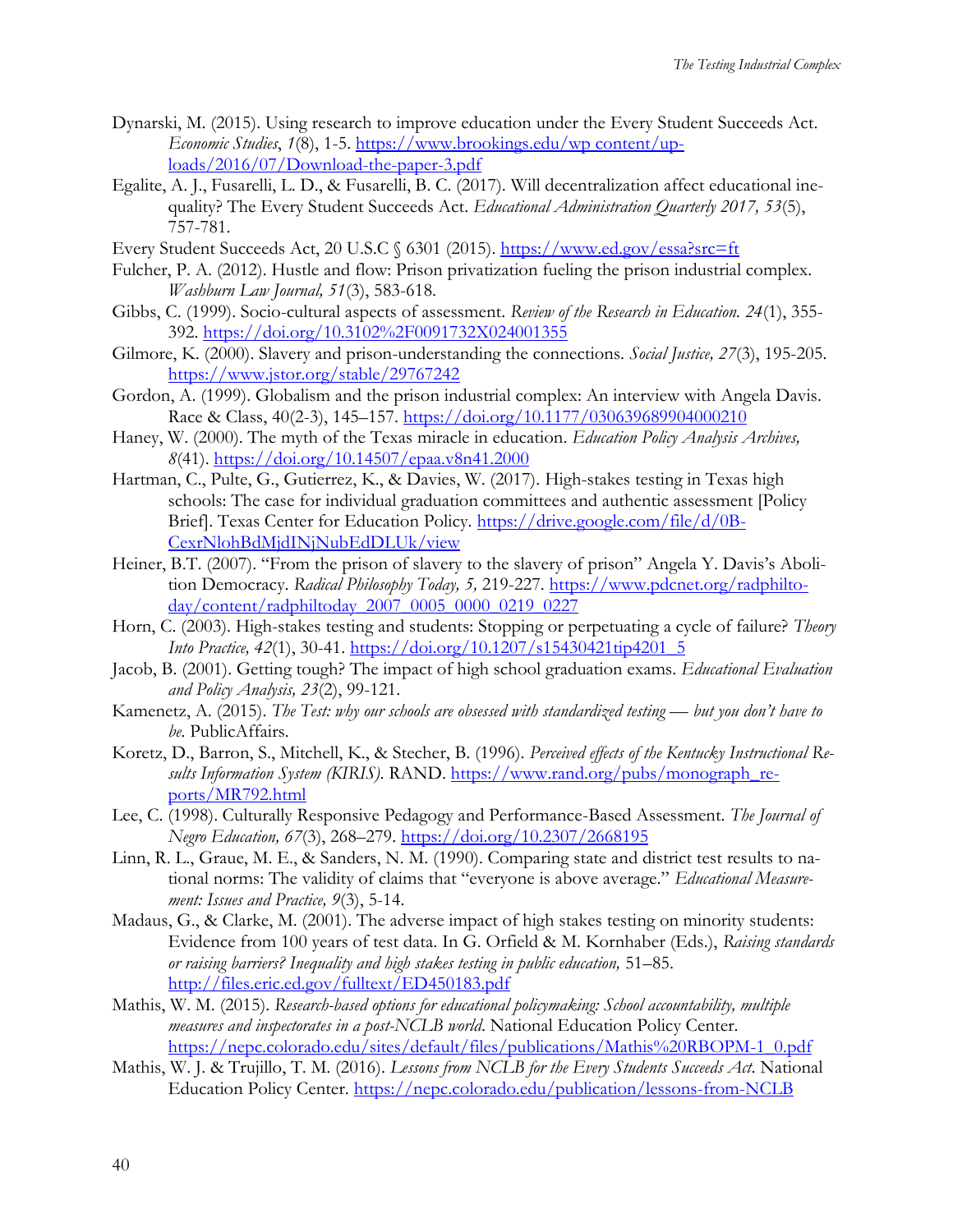- Marchant, G. J., & Paulson, S. E. (2005). The relationship of high school graduation exams to graduation rates and SAT scores. *Education Policy Analysis Archives, 13*(6). <http://epaa.asu.edu/epaa/v13n6/>
- McNeil, L. M. (2000). *Contradictions of school reform: Education cost of standardized testing*. Routledge.
- Nichols, S. L., Glass, G. V., & Berliner, D. C. (2006). High-stakes testing and student achievement: Does accountability pressure increase student learning?. *Education Policy Analysis Archives, 14*(1).<https://doi.org/10.14507/epaa.v14n1.2006>
- Nichols, S., Glass, G., & Berliner, D. (2012). High-stakes testing and student achievement: Updated analyses with NAEP data. *Education Policy Analysis Archives, 20*(20). <https://doi.org/10.14507/epaa.v20n20.2012>
- No Child Left Behind (NCLB) Act of 2001, Pub. L. No. 107-110, § 101, Stat. 1425 (2002). <https://www2.ed.gov/nclb/landing.jhtml>
- Office of the Texas Governor-Greg Abbott. (2020, July 27). Governor Abbott Waives Grade Promotion Requirements for 2020-2021 STAAR testing. [https://gov.texas.gov/news/post/governor-abbott-waives-grade-promotion-requirements](https://gov.texas.gov/news/post/governor-abbott-waives-grade-promotion-requirements-for-2020-2021-staar-testing)[for-2020-2021-staar-testing](https://gov.texas.gov/news/post/governor-abbott-waives-grade-promotion-requirements-for-2020-2021-staar-testing)
- Penuel, W., Meyer, E., & Valladares, M. R. (2016). *Making the most of the Every Student Succeeds Act (ESSA)- Helping states focus on school equity, quality, and climate.* National Education Policy Center.<https://files.eric.ed.gov/fulltext/ED578780.pdf>
- Pierre, T. (2016). *The impact of high stakes testing on low income students and students of color.* [Masters Dissertation, State University of New York, Empire State College]. ProQuest Dissertations & Theses Global.
- PBS. (2000). The testing industry big four. [https://www.pbs.org/wgbh/pages/front](https://www.pbs.org/wgbh/pages/frontline/shows/schools/testing/companies.html)[line/shows/schools/testing/companies.html](https://www.pbs.org/wgbh/pages/frontline/shows/schools/testing/companies.html)
- Ravitch, D. (2010). *The death and life of the great American school system: How testing and choice are undermining education.* Basic Books.
- Rios, V. (2011). *Published: Policing the lives of Black and Latino boys*. New York University Press.
- Ritt, M. (2016). *The Impact of High-stakes Testing on the Learning Environment*. [Masters Dissertation, St. Catherine University/University of St. Thomas St. Paul, Minnesota] Sophia the St. Catherine University Repository. [https://sophia.stkate.edu/msw\\_papers/658](https://sophia.stkate.edu/msw_papers/658)
- Roberts, M. A. (2015). The Testing Industrial Complex: Incarcerating education since 2001. In M. Abrendroth, & B.J. Porfilio (Eds.) *Understanding neoliberal rule in k-12 schools*. 153-180. Information Age Publishing.
- Roth, P., Bevier, C., Bobko, P., Switzer, F., III, & Tyler, P. (2001). Ethnic group differences in cognitive ability in employment and educational settings: A metanalysis. *Personnel Psychology, 54*(2), 297-330.<https://doi.org/10.1111/j.1744-6570.2001.tb00094.x>
- Rushton, S., & Juola-Rushton, A. (2008). Classroom learning environment, brain research and the no child left behind initiative: 6 years later. *Early Childhood Education Journal, 36*(1), 87-92.
- Segool, N., Carlson, J. S., Goforth, A. N., Von Der Embse, N., & Barterian, J. A. (2013). Heightened test anxiety among young children: Elementary school students' anxious responses to highstakes testing. *Wiley Periodicals: Psychology in the Schools, 50*(5), 489-499.
- Shepard, L. A. (1990). Inflated test scores gains: Is the problem old norms or teaching the test? *Educational Measurement: Issues and Practice, 9*(3), 15-22.
- Smith, M. (2013, April 21). Seeking to pare state exams, lawmakers take aim at testing firms. *Texas Tribune*. [https://www.texastribune.org/2013/04/21/taking-aim-testing-firm-quest-pare](https://www.texastribune.org/2013/04/21/taking-aim-testing-firm-quest-pare-state-exams/)[state-exams/](https://www.texastribune.org/2013/04/21/taking-aim-testing-firm-quest-pare-state-exams/)